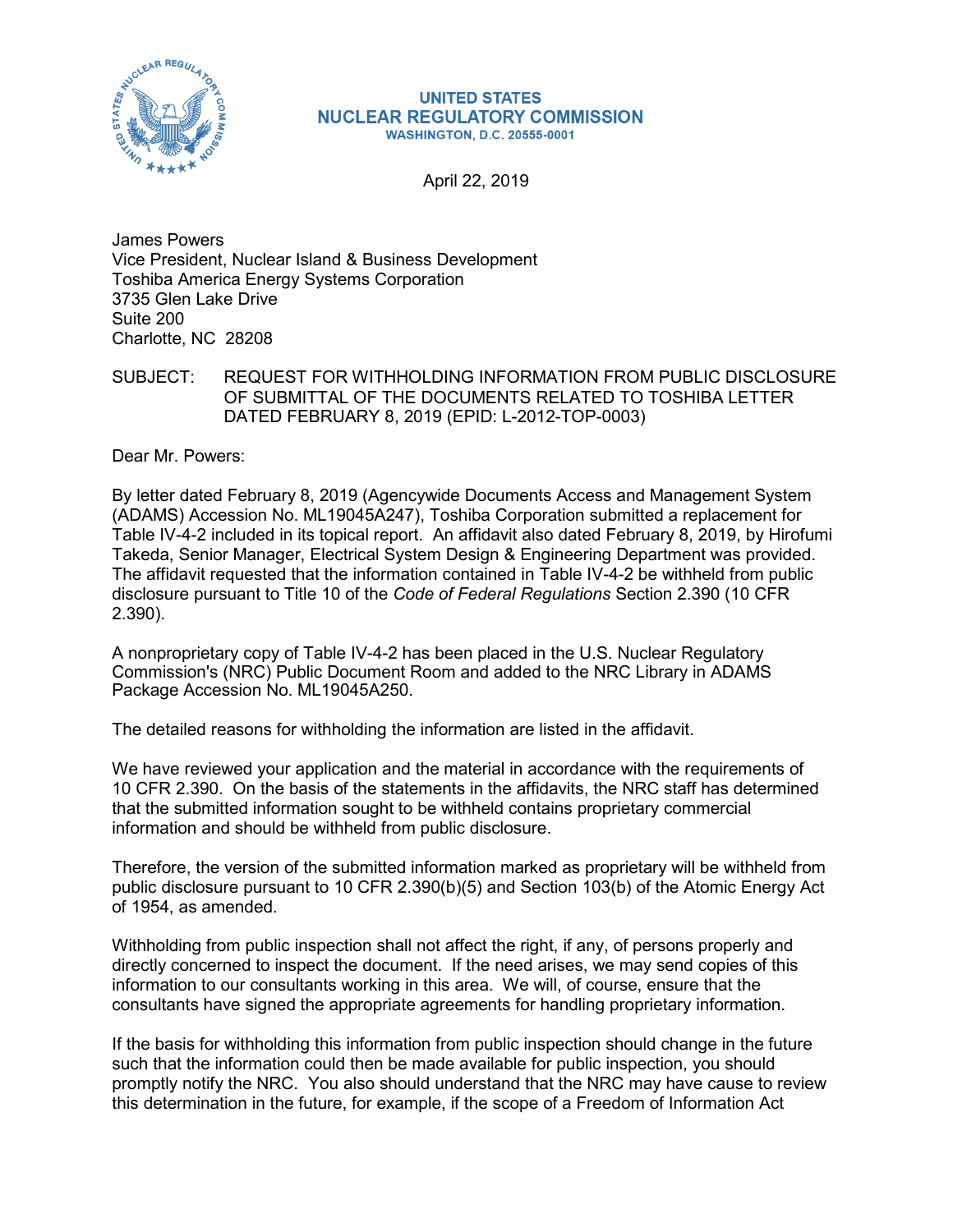request includes your information. In all review situations, if the NRC makes a determination adverse to the above, you will be notified in advance of any public disclosure.

If you have any questions regarding this matter, I may be reached at 301-415-7297 or by electronic mail at [Joseph.Holonich@nrc.gov.](mailto:Joseph.Holonich@nrc.gov)

Sincerely,

*/RA/*

Joseph J. Holonich, Senior Project Manager Licensing Processes Branch Division of Licensing Projects Office of Nuclear Reactor Regulation

Docket No. 99902036